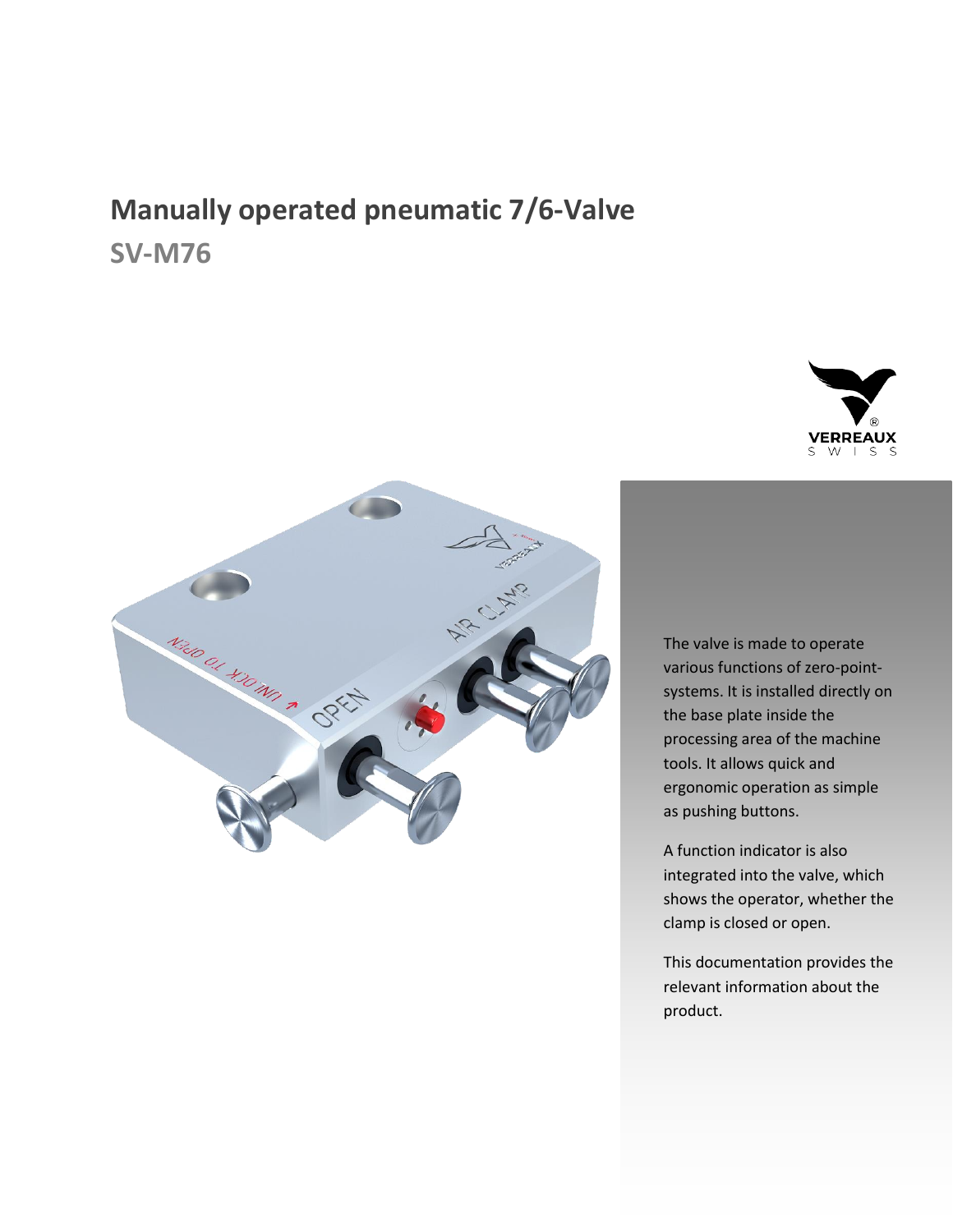

Manually operated pneumatic Valve **SV-M76 Design**

| Mounting holes-              |                          |
|------------------------------|--------------------------|
|                              | S CASH 19 BEE            |
| Unlock-Button -              | OPEN                     |
| Open-Button -                | AIR CLAMP<br>vinner surg |
| Pressure Indicator _________ |                          |
|                              |                          |
| Clamp-Button                 |                          |
| Air Supply-                  |                          |

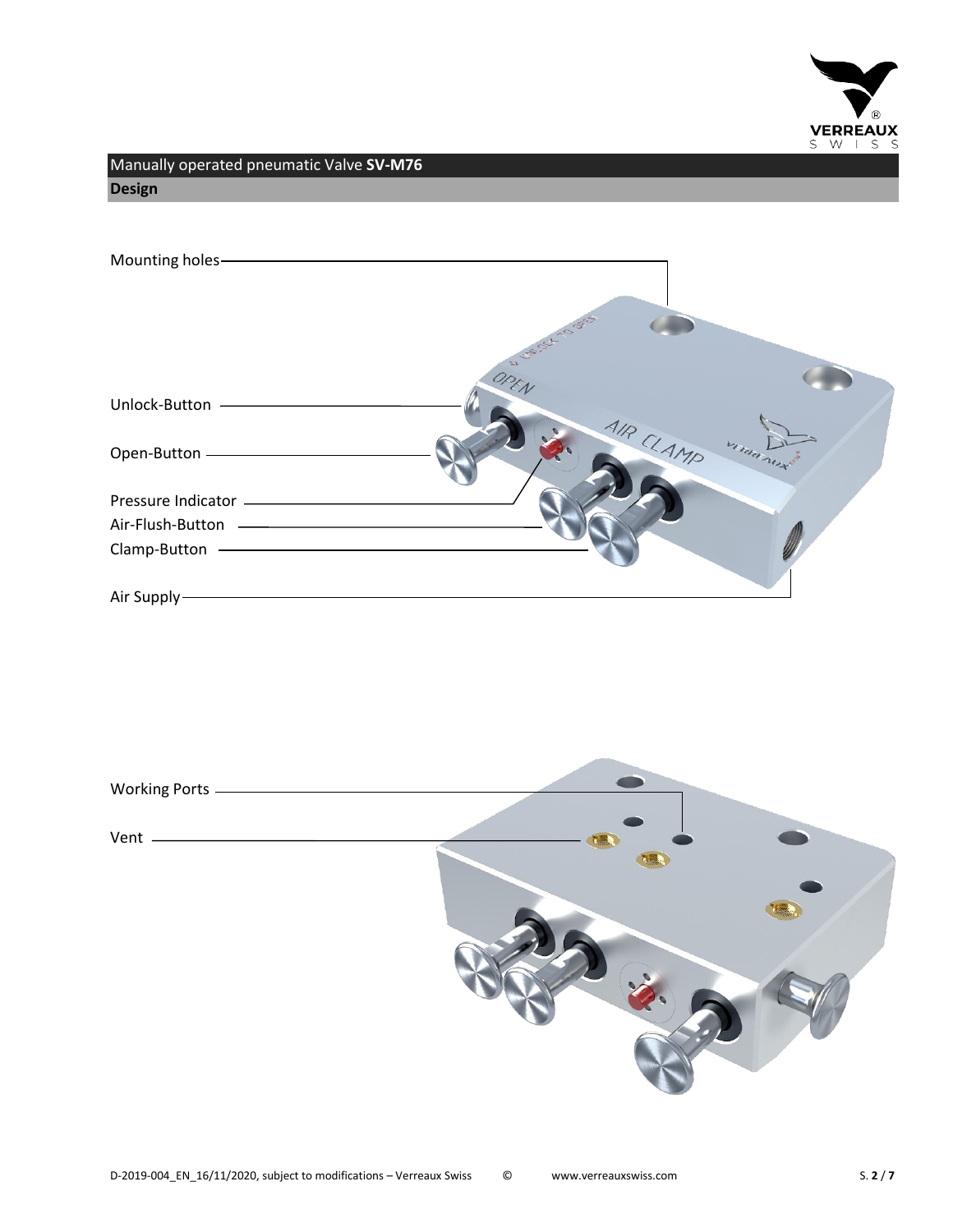

## Manually operated pneumatic Valve **SV-M76 Features / Benefits**

- Ergonomic operation of all functions **Easy to use, higher productivity**
- One separate button per function Function Functional dependability
- Open only after unlocking Process reliability
- **■** Integrated pressure indicator **Process reliability** Process reliability
- Direct installation inside the processing are of machine tools Time saving
- Air supply can be unplugged Flexibility

**Product Scope / Product Key**

| Aluminum*        | SV-M76-AL-VB-S1, Art. P2018-002-01 |
|------------------|------------------------------------|
| Stainless Steel* | SV-M76-SS-VB-S1, Art. P2018-002-02 |

\*Housing material

#### **Ports**

# **INSTALLATION NOTICE:**

#### **The working ports 2, 4 and 6 must be sealed with O-Rings on the base plate!**



- 1 Air supply (unidirectional quick coupling, not scope of delivery )
- 2 Working port "Open", integrated into the base plate with O-Ring
- 3 Vent "Open", silencer installed
- 4 Working port "Air-flush", integrated into the base plate with O-Ring
- 5 Vent "Air flush", silencer installed
- 6 Working port "CLAMP", integrated into the base plate with O-Ring
- 7 Vent "Clamp", silencer installed
- 12 "Open" button, locking type
- 13 "Air flush" button, non-locking type
- 14 "Clamp" button, locking type
- 82 "Unlock to open" button. Non-locking type, normally closed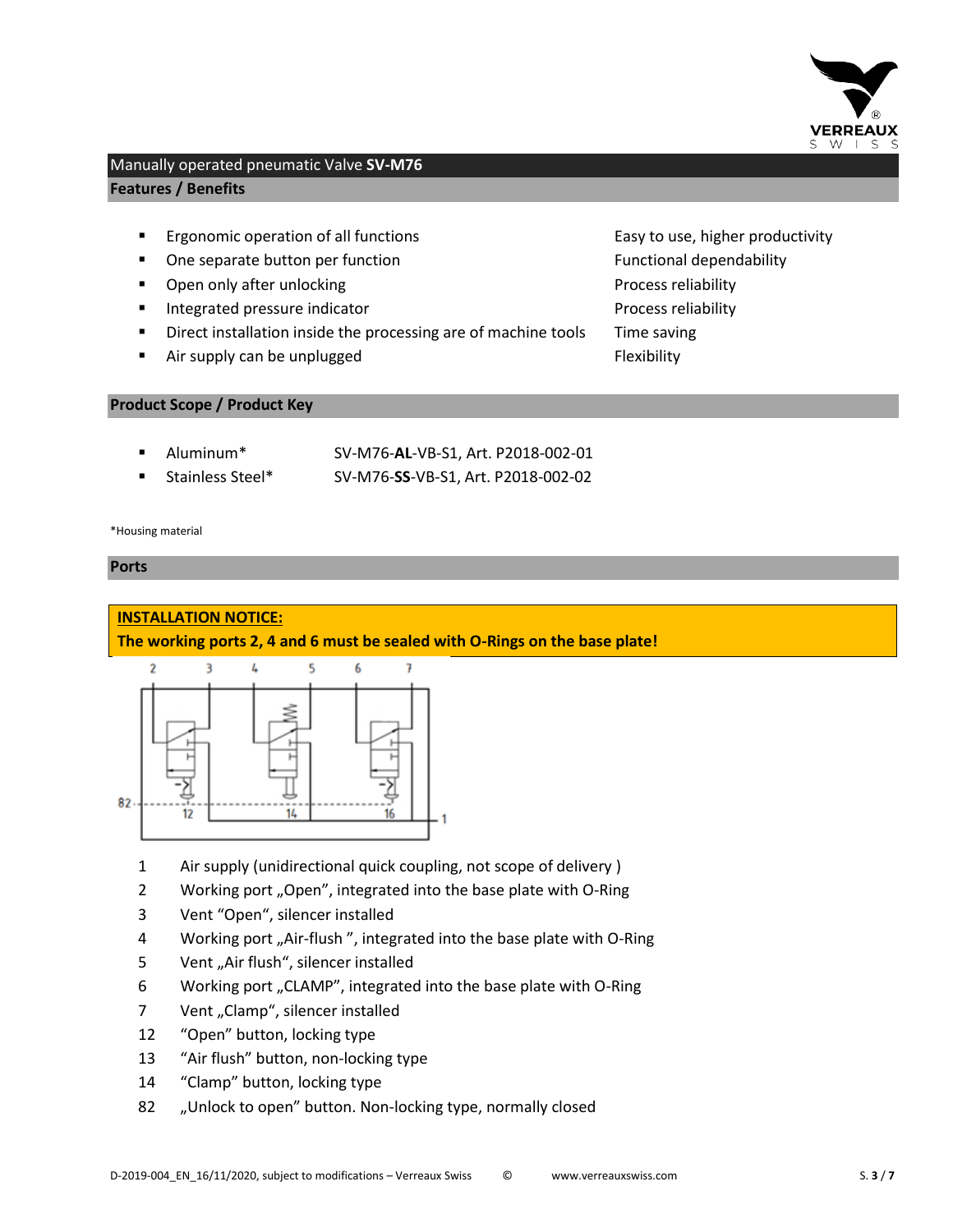

## Manually operated pneumatic Valve **SV-M76 Functional description / Operation**

| Clamp               | Push button 16. This function is locking. The system remains under pressure until the<br>button is pulled back.                                                                                          |
|---------------------|----------------------------------------------------------------------------------------------------------------------------------------------------------------------------------------------------------|
| Open                | This function is locked against unintended opening. To open, first make sure, button 16 is<br>pulled back. Then push button 82 and hold, now push button 12. System needs to vent<br>completely to open. |
| MOTICF <sup>1</sup> |                                                                                                                                                                                                          |

**NOTICE:**

**Avoid mid-positions while pushing "open" or "clamp" buttons. Always push the buttons quickly to the end.**

#### **NOTICE:**

**"Unlock to open" button can't be operated as long as "Clamp" is active.**

**Function indicator** The red pin stands out of the front as long as the system is open. It is a warning for the operator to not start machining before closing the clamp. The system is open when the "Clamp" button is pulled back **AND** the "Unlock to open" button is pushed and hold **AND** the "Open" button is pushed.

**Clean** Before commissioning newly, the clamps need to be cleaned. To do so, push button 14 and hold as long as necessary. This function is non-locking and is set back by a spring.

#### **Dimensions**

Please turn the page.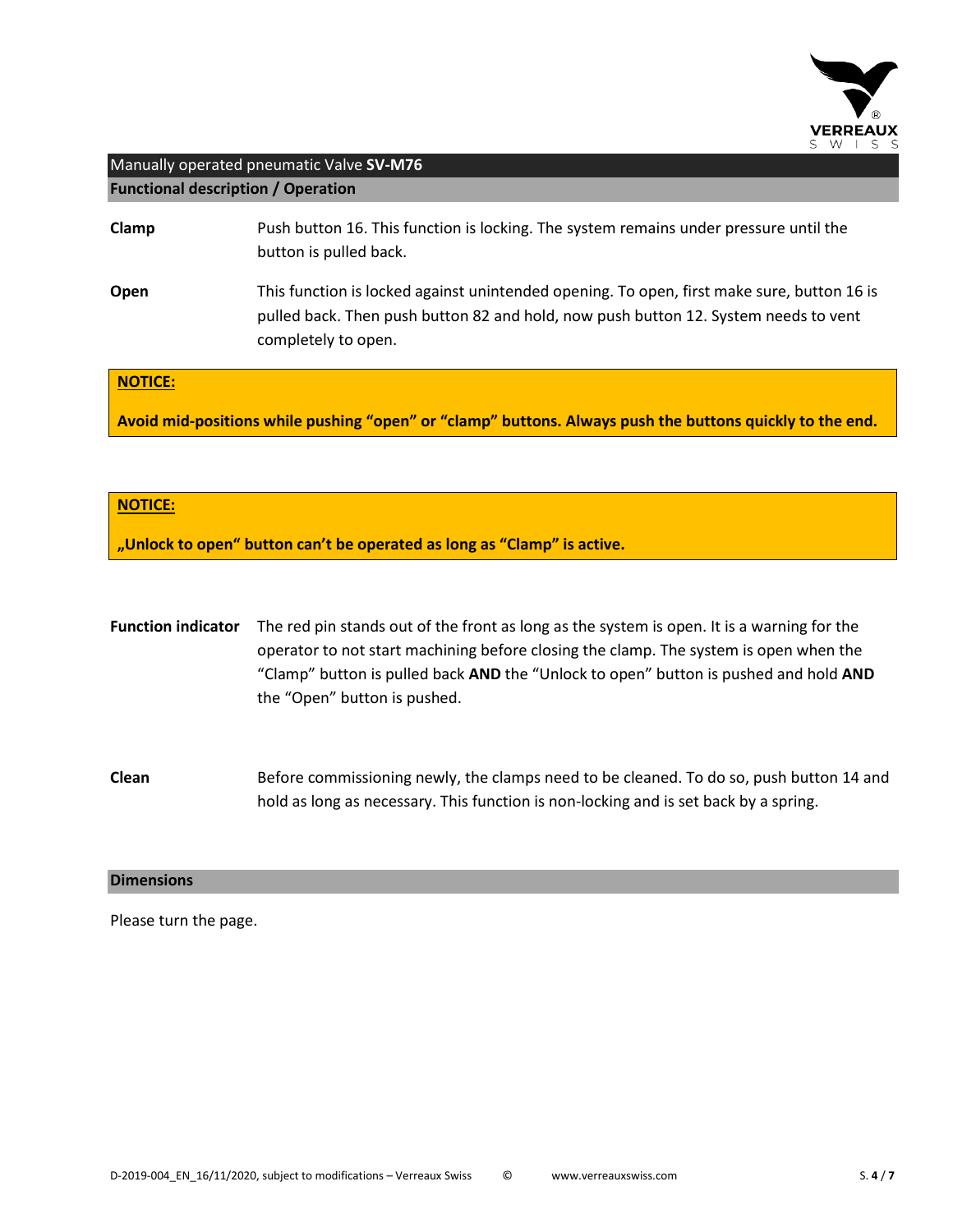

# Manually operated pneumatic Valve **SV-M76**

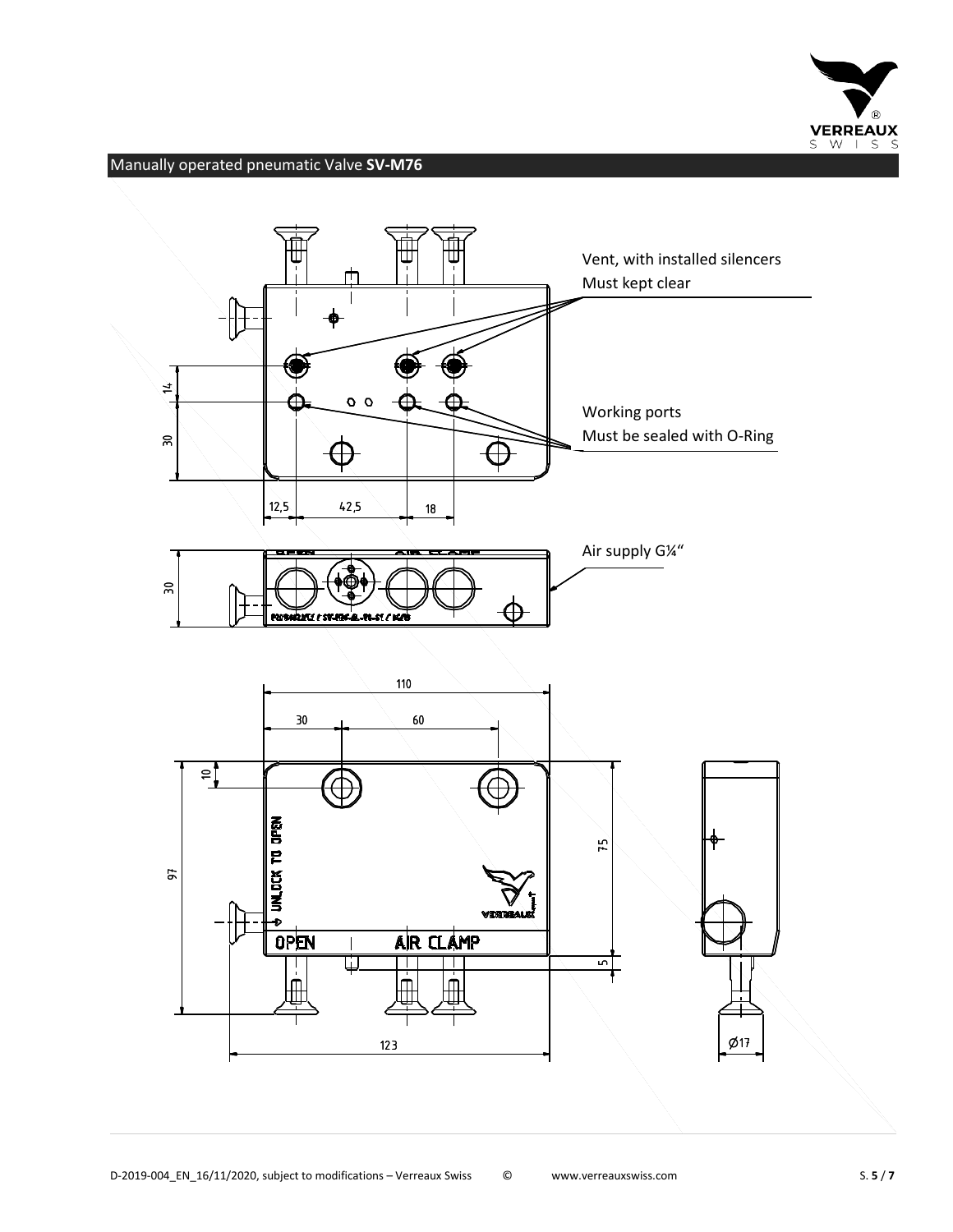

# Manually operated pneumatic Valve **SV-M76**

Technical Data

|                                | Value                                         |
|--------------------------------|-----------------------------------------------|
| Property                       |                                               |
| Valve function                 | 7/6 NC                                        |
| Operation mode                 | manual                                        |
| Dimensions (LxWxH)             | 123x97x30mm                                   |
| Flow rate                      | 500nl/min                                     |
| Working pressure range         | 0 10 bar                                      |
| Valve type                     | piston                                        |
| Reset method                   | Spring (mechanical)                           |
| Nominal diameter DN            | 6 mm                                          |
| Vent                           | Not adjustable, protected by silencer         |
| Operation notice               | Manually only                                 |
| Sealing principal              | Soft                                          |
| Installation position          | any, preferably horizontal                    |
| Control mode                   | direct                                        |
| Flow direction                 | Non-reversible                                |
| Overlap                        | yes                                           |
| Operation medium               | Air, according to ISO 8573-1:2010 [7:4-:4]    |
| Operation medium notice        | Lubricated air possible, once used, necessary |
| corrosion resistance class CRC | 3 - enhanced corrosion resistance             |
| Temp. of operation medium      | $-1080 °C$                                    |
| Temp. of ambience              | $-20120$ °C                                   |
| Operating force (by hand)      | <b>10N</b>                                    |
| Max. operating force           | <b>50N</b>                                    |
| Max. lateral force             | <b>5N</b>                                     |
| Net weight                     | 0,696kg                                       |
| Fixing method                  | through-holes for M8                          |
| Air supply                     | G1/4"                                         |
| Working port 2 (OPEN)          | Ø6                                            |
| Vent 3                         | G1/8", silencer                               |
| Working port 4 (AIR)           | Ø6                                            |
| Vent 5                         | G1/8", silencer                               |
| Working port 6 (CLAMP)         | Ø6                                            |
| Vent 7                         | G1/8", silencer                               |
| Material gaskets               | <b>HNBR</b>                                   |
| Material housing               | -01: EN AW-6082 / -02: 1.4305                 |
| Material piston                | 1.4305                                        |
|                                |                                               |

D-2019-004\_EN\_16/11/2020, subject to modifications – Verreaux Swiss © www.verreauxswiss.com S. **6** / **7**